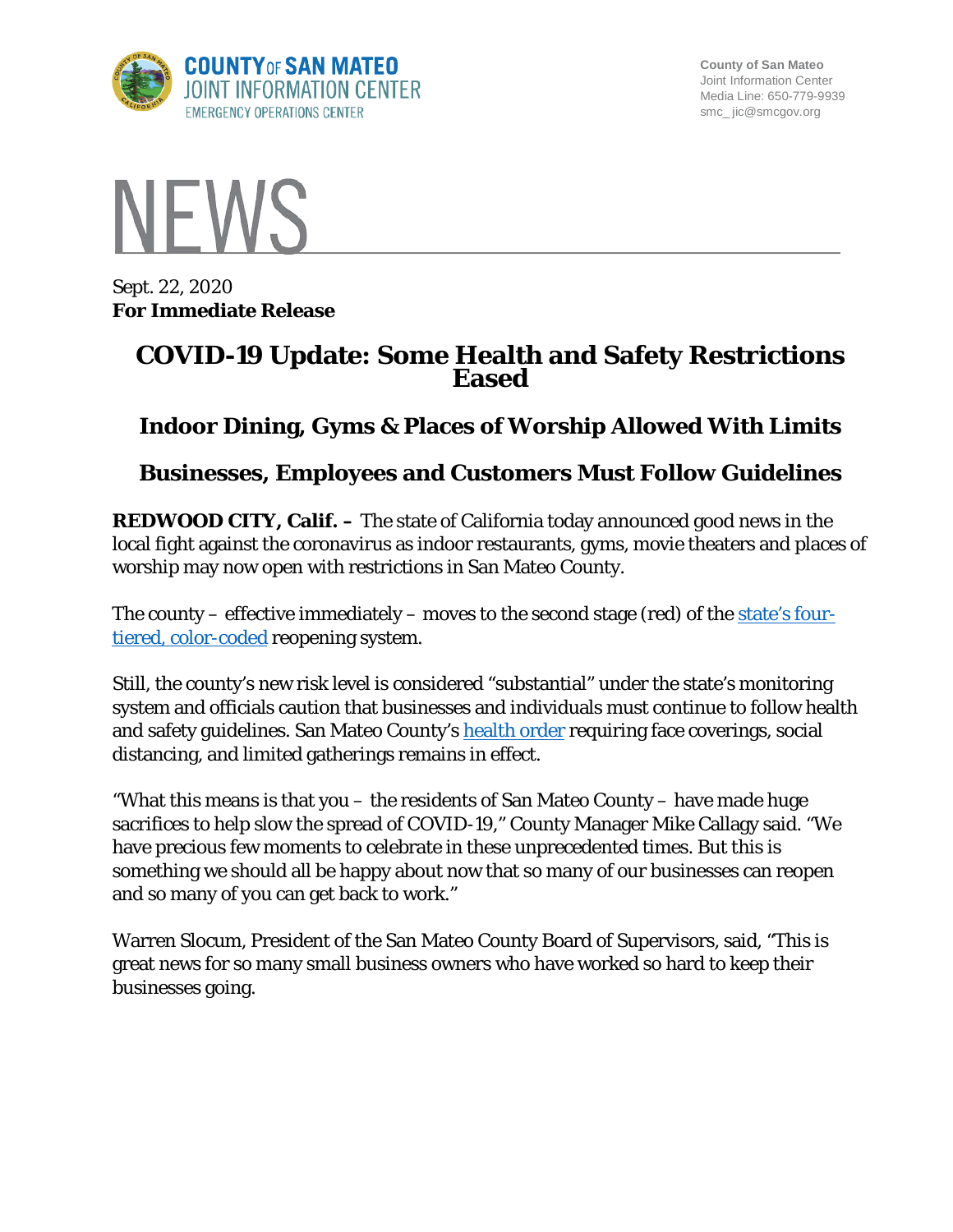"What each and every one of us can do is to commit to patronizing our local businesses. Let's be safe, be healthy and help ensure our small businesses are with us today and tomorrow and the future."

# **Moving to Tier 2 (Red) allows:**

- Restaurants indoors (max 25% capacity or 100 people, whichever is fewer)
- All retail indoors (max 50% capacity)
- Shopping centers, swap meets indoors (max 50% capacity, closed common areas)
- Personal care services hair and nail salons, barbershops (open with modifications)
- Museums, zoos and aquariums (max 25% capacity)
- Places of worship (max 25% capacity or 100 people, whichever is fewer)
- Movie theaters in doors (max 25% capacity or 100 people, whichever is fewer)
- Gyms and fitness centers indoors (max 10% capacity)
- [And more](https://www.cdph.ca.gov/Programs/CID/DCDC/CDPH%20Document%20Library/COVID-19/Dimmer-Framework-August_2020.pdf)

Businesses can find guidelines that apply to their industry on the state's [COVID-19 website.](https://covid19.ca.gov/safer-economy/)

Businesses allowed to reopen or expand operations must follow industry-specific guidelines for health and safety, face covering requirements and social distancing.

Under the tier system, bars, breweries and distilleries where no meals are served remain closed.

#### **Schools: The Road Ahead**

The Red Tier 2 also gets schools one step closer to supporting in-person learning, but it will continue to be a gradual process.

First, San Mateo County must stay in the Red Tier 2 for two consecutive weeks. Then, for a return to campus, a school must be able to implement the Four Pillars of the San Mateo County Office of Education's [Pandemic Recovery Framework,](https://www.smcoe.org/other/for-administrators/school-recovery-planning.html) including health and hygiene protocols, physical distancing, face coverings, and limiting gatherings. A COVID-19 testing plan for staff must also be in place. Visit the San Mateo County Office of Education's [website](https://www.smcoe.org/) for more details.

# **Protect Yourself and Others**

The reopening of sectors of the economy will increase travel and interaction among people. Public health officials urge everyone to continue to follow [health and safety guidelines](https://www.cdc.gov/coronavirus/2019-ncov/prevent-getting-sick/prevention.html) and to avoid large gatherings of any kind.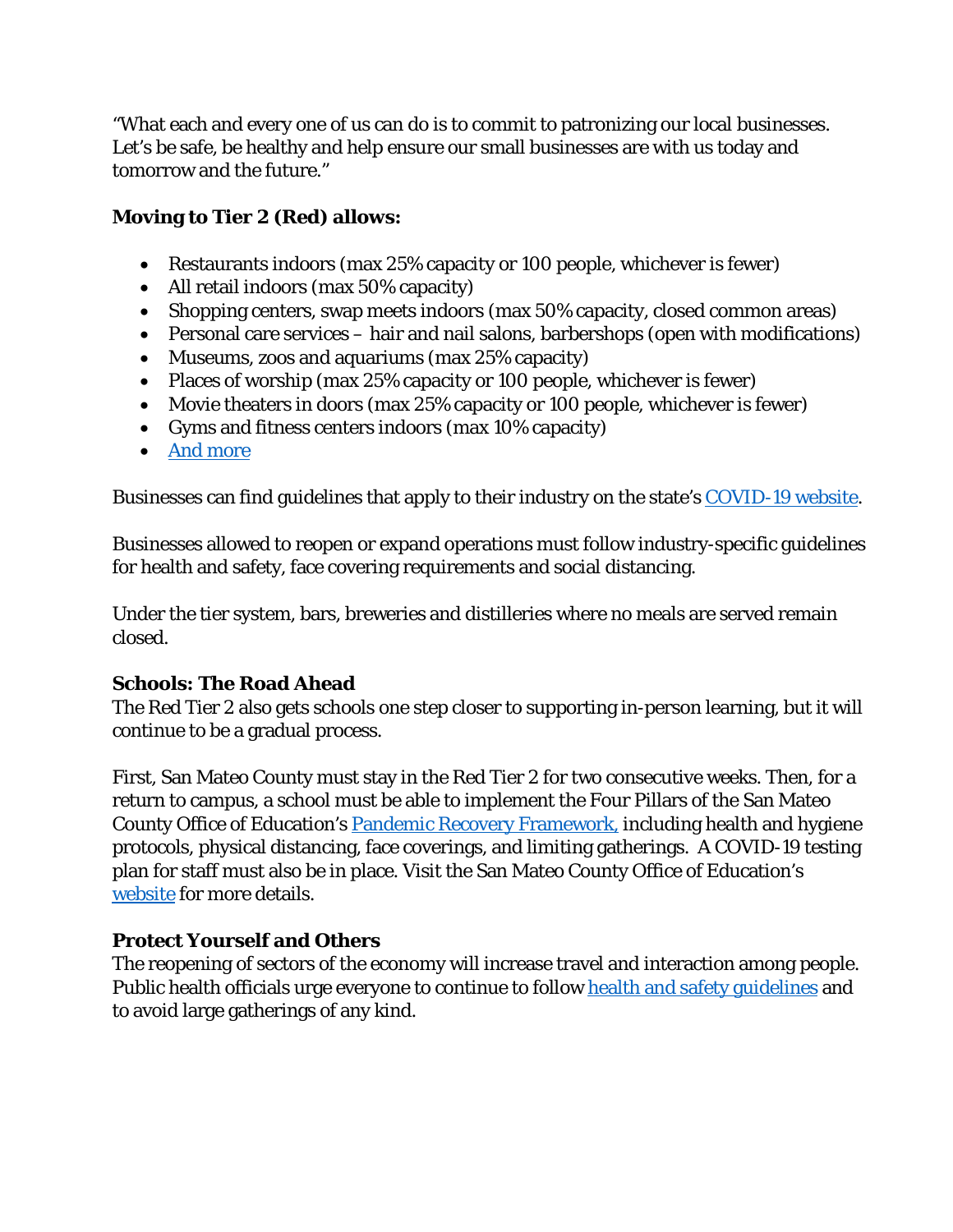"This remains far from over," said Dr. Scott Morrow, San Mateo County's Health Officer. "To get out of this situation depends on all of us. Our collective best course of action: No gatherings outside of immediate households, use facial coverings extensively, and social distancing."

By moving from the Purple Tier 1 (where coronavirus infections are considered "widespread") to Tier 2, San Mateo County met certain thresholds measured by the state. Every county in California is assigned [one of four tiers](https://www.cdph.ca.gov/Programs/CID/DCDC/Pages/COVID-19/COVID19CountyMonitoringOverview.aspx) based on test positivity and the adjusted case rate.\*

San Mateo County's state-calculated case positivity rate was 4.5 percent and the adjusted case rate was 6.6 percent for the week ending September 12.

If San Mateo County does not continue to meet the state's thresholds, it could be placed again in the more restrictive Purple Tier 1.

#### **Local Data Dashboard**

San Mateo County Health has recorded a total of 9,625 cases and 143 deaths since the COVID-19 pandemic began in early March.

To move to the next lower-risk Tier 3 (Orange, in the state's color-coded system), the County will have to report between 1 to 3.9 new COVID-19 cases per 100,000 residents per day and a positivity rate between 2-4.9 percent for at least two consecutive weeks.

# **Expanding Testing Opportunities**

The County is working with numerous providers to expand testing opportunities, both for adults and children, Callagy said. Additional opportunities will be announced soon.

[Testing](https://www.smcgov.org/testing) is offered through Project Baseline at no-cost and is available to anyone without restriction and without regard to insurance coverage, although an appointment is required in advance. If you don't have access to the internet, an on-site volunteer may be able to help you register and get tested.

Registration opens 72 hours before testing dates. [Learn more.](https://www.smcgov.org/testing)

# **HALF MOON BAY**

Our Lady of the Pillar 565 Kelly Avenue Tuesday, September 22 (9 a.m. - 3 p.m.) Tuesday, September 29 (9 a.m. - 3 p.m.)